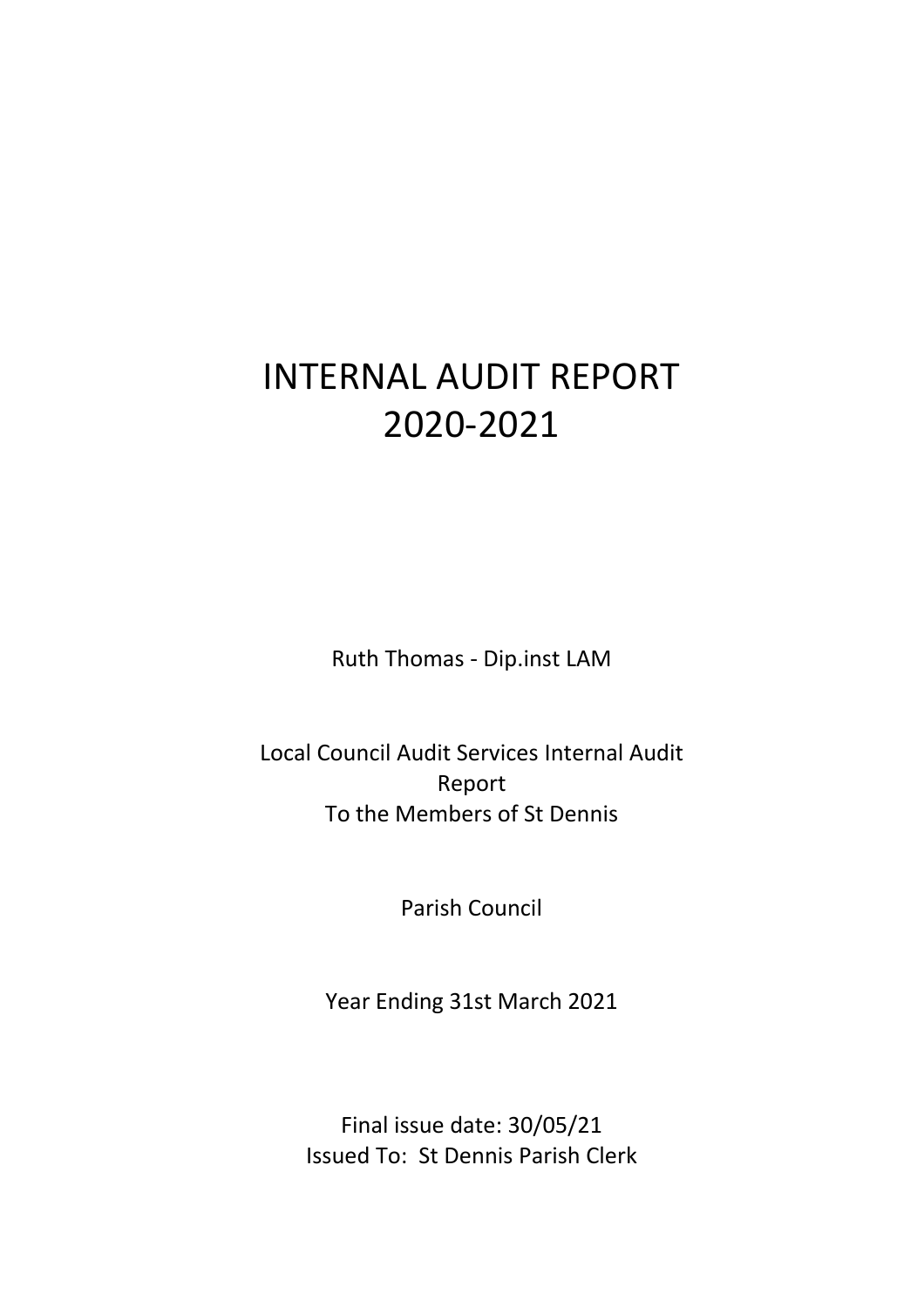## **INTRODUCTION:**

Internal auditing is an independent, objective assurance activity designed to improve an organisation's operations. It helps an organisation accomplish its objectives by bringing a systematic, disciplined approach to evaluate and improve the effectiveness of risk management, control and governance processes.

#### **Scope:**

The scope of the audit covers, as a minimum, the areas included in the Internal Audit Report contained in the Annual Governance & Accountability Return and the Transparency Code.

An interim audit has not been undertaken and this reports covers the activities of the Parish Council during the year.

### A**pproach:**

Audit work is carried out in line with the Chartered Institute of Public Finance and Accountancy's Internal Audit Standards and guidance issued by the National Association of Local Councils.

Where applicable I have included reference to 'proper practice' and the associated guidance as laid out in 'Governance & Accountability for Smaller Authorities in England' which is applicable to financial years from 1st April 2019.

Selective testing was carried out and the relevant policies, procedures and controls were reviewed. No face to face meetings were held with inspection of digital documents and inspection of the Parish Website used to reference findings.

#### **GENERAL COMMENTS:**

I would ike to thank the Parish Clerk for her time and co-operation with this inspection.

The matters raised in this report are only those which came to my attention during my internal audit work and are not necessarily a comprehensive statement of all the weaknesses that exist, or of all the improvements that may be required.

In giving my internal audit opinion, it should be noted that assurance can never be absolute. The most that the internal audit service can provide is a reasonable assurance that there are no major weaknesses in risk management, governance and control processes. The audit does not guarantee that the accounting records are free from fraud or error.

I have provided a table of audit recommendations that allow for the Council's response which can be used as an ongoing monitoring tool. I would be grateful if, in due course, it is completed and returned to me.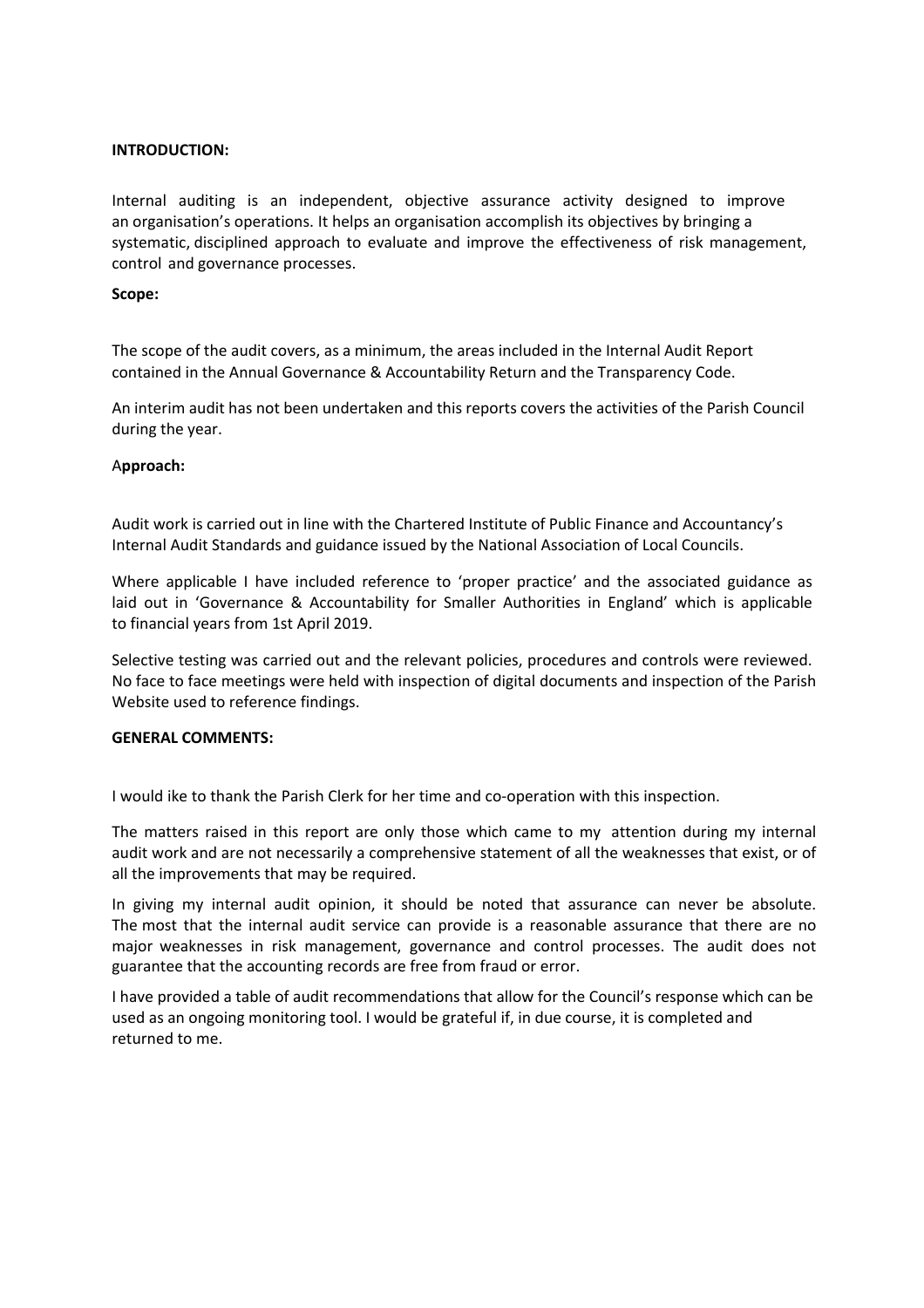| <b>AUDIT COMMENTARY:</b>                                                                                                                                                                                                                                                                                |                                                                                                                                                                                                                                                     |                     |  |
|---------------------------------------------------------------------------------------------------------------------------------------------------------------------------------------------------------------------------------------------------------------------------------------------------------|-----------------------------------------------------------------------------------------------------------------------------------------------------------------------------------------------------------------------------------------------------|---------------------|--|
| Items in <b>bold text</b> within the body of the report represent my findings in respect of the application of<br>controls, text in <i>italics</i> represent suggested actions that fall short of being formal recommendation or<br>do not necessarily pertain to the application of internal controls. |                                                                                                                                                                                                                                                     |                     |  |
|                                                                                                                                                                                                                                                                                                         | <b>Previous Recommendations</b>                                                                                                                                                                                                                     | Requiring<br>Action |  |
|                                                                                                                                                                                                                                                                                                         | This is the first Internal Audit report for St Dennis Parish Council undertaken by myself.<br>No prior internal audit reports were available and therefore there are no prior IA<br>recommendations.                                                |                     |  |
| <b>Accounting Records</b>                                                                                                                                                                                                                                                                               |                                                                                                                                                                                                                                                     |                     |  |
|                                                                                                                                                                                                                                                                                                         | The Council utilises Scribe to record financial transactions, expenditure and income<br>appear accurately recorded and a comparison between budget and actual provided.<br>Testing showed them to be up to date and free from material errors.      |                     |  |
|                                                                                                                                                                                                                                                                                                         | The clerk has arranged for limited access to the accounts for future audit. This has not been<br>used on this occasion                                                                                                                              |                     |  |
| <b>Financial Regulations</b>                                                                                                                                                                                                                                                                            |                                                                                                                                                                                                                                                     |                     |  |
|                                                                                                                                                                                                                                                                                                         | Financial Regulations were last reviewed and adopted in October 2018 and are<br>referenced in the current Standing Orders which were adopted on the 7th May 2019. A<br>supplemental coronavirus amendment was adopted 7th May 2020.                 |                     |  |
|                                                                                                                                                                                                                                                                                                         | Both Financial Regulations and Standing Orders should be reviewed in the 2021/22 year.                                                                                                                                                              | x                   |  |
| <b>Payments</b>                                                                                                                                                                                                                                                                                         |                                                                                                                                                                                                                                                     |                     |  |
|                                                                                                                                                                                                                                                                                                         | A sample payment was tested to establish where the spending decision, procurement<br>process, certification and approval for payment were in line with Financial Regulations.<br>VAT was correctly accounted for and payment controls were applied. |                     |  |
|                                                                                                                                                                                                                                                                                                         |                                                                                                                                                                                                                                                     |                     |  |
|                                                                                                                                                                                                                                                                                                         | Authority to spend:<br>It is noted that that Financial Regulations include a small scheme of delegated whereby<br>the Clerk can authorise emergency expenditure up to £500.<br>This should be<br>regularly reviewed and updated as required         |                     |  |
|                                                                                                                                                                                                                                                                                                         | <b>Procurement:</b>                                                                                                                                                                                                                                 | x                   |  |
|                                                                                                                                                                                                                                                                                                         | No Comment - test appears to identify that the Council follow procurement regulations<br>and standing orders                                                                                                                                        |                     |  |
|                                                                                                                                                                                                                                                                                                         | Payments:                                                                                                                                                                                                                                           |                     |  |
|                                                                                                                                                                                                                                                                                                         | Payments were not fully tested due to meeting restrictions however analysis identified<br>that they appear free from material error and in line with the existing scheme of<br>delegation.                                                          |                     |  |
|                                                                                                                                                                                                                                                                                                         | Financial Regulations allow for a Petty Cash Float of £50 however only one transaction<br>from this float was made.                                                                                                                                 |                     |  |
|                                                                                                                                                                                                                                                                                                         | VAT:<br>VAT has been recorded correctly and returns submitted.                                                                                                                                                                                      |                     |  |
|                                                                                                                                                                                                                                                                                                         |                                                                                                                                                                                                                                                     |                     |  |
| <b>Risk</b>                                                                                                                                                                                                                                                                                             |                                                                                                                                                                                                                                                     |                     |  |
|                                                                                                                                                                                                                                                                                                         | <b>Risk Assessment:</b>                                                                                                                                                                                                                             |                     |  |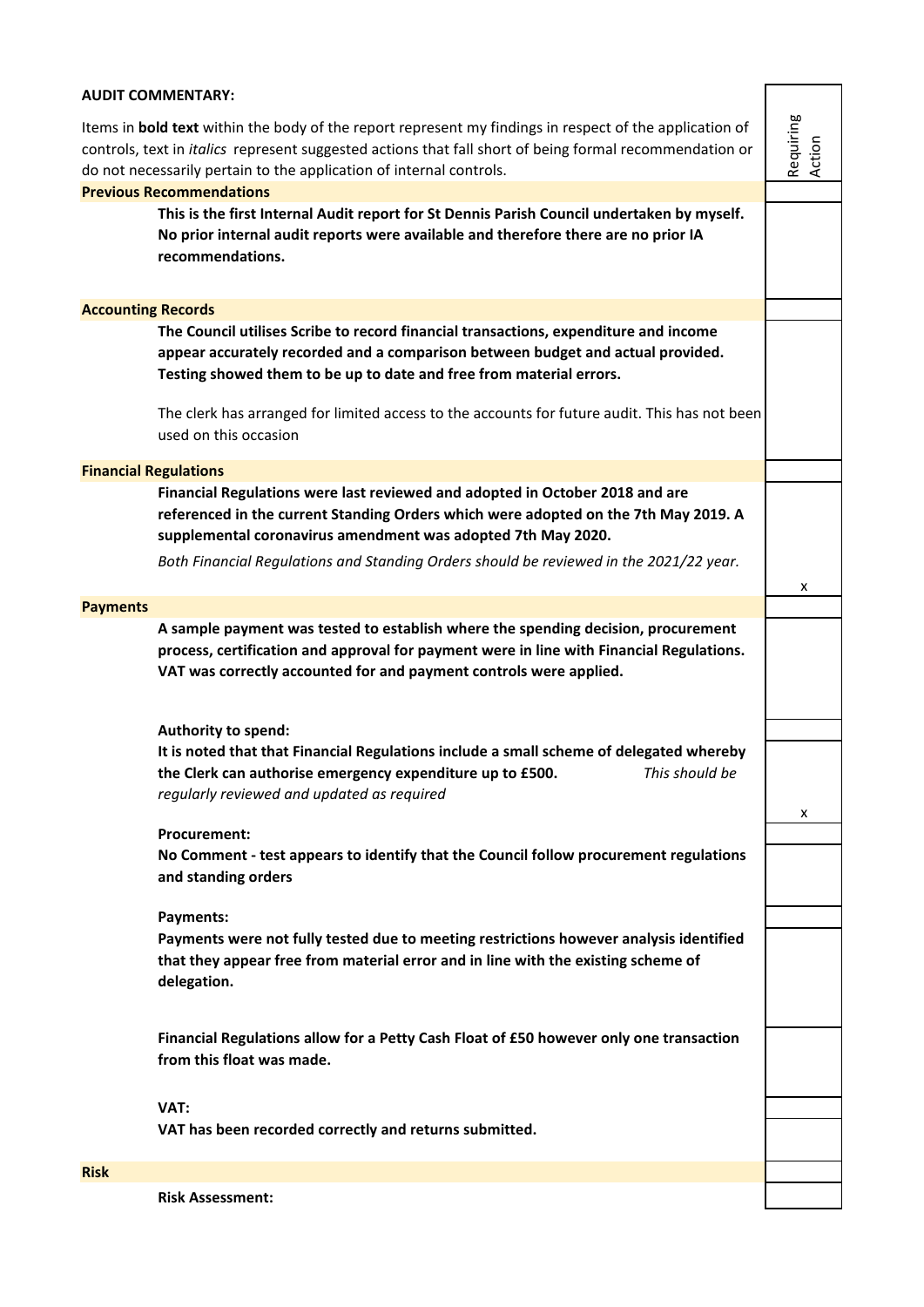|                | The Council approved the Risk Management Policy and incorporated Risk Register on the<br>4th October 2018. Risk Assessment were undertaken.<br>The RMP and<br>RR documents should be regularly reviewed and updated as required - consideration of this<br>should take place alongside the Council's current Asset Register. |   |
|----------------|------------------------------------------------------------------------------------------------------------------------------------------------------------------------------------------------------------------------------------------------------------------------------------------------------------------------------|---|
|                | Insurance:<br>The Council has a municipal policy and statutory insurances are in place however level of<br>Fidelity Guarantee (non-negotiable money limit) is low - current set at £250,000. The<br>council should assess this limit and adjust accordingly                                                                  | x |
|                | <b>Community Assets:</b><br>The comparison of the asset register to the insurance schedule showed no errors. The<br>asset register requires year end update so that the adjusted figure can be included in box<br>9 of the AGAR. Details of Assets are published on the Council's website.                                   | x |
| <b>Budget</b>  |                                                                                                                                                                                                                                                                                                                              |   |
|                | Setting:<br>The Council has set a budget for 2020/21 - 199/19 7th January 2020 and submitted a<br>precept request to the Billing Authority.                                                                                                                                                                                  |   |
|                | <b>Monitoring:</b><br>Regular financial reporting forms part of the Council agenda. Forecasting was undertaken<br>during the year at a 6 month interval. It is recommended that comparison between the<br>budget and actual figures are reported quarterly.                                                                  | x |
| Income         |                                                                                                                                                                                                                                                                                                                              |   |
|                | Income was received in a timely manner and recorded correctly within the accounts.                                                                                                                                                                                                                                           |   |
|                | Precept:<br>The precept payment received is in accord with that requested from the Billing Authority.                                                                                                                                                                                                                        |   |
|                | VAT:<br>VAT reclaims are up to date                                                                                                                                                                                                                                                                                          |   |
|                | Grants:<br>Grants have been received/paid and recorded within the Council accounts with s137<br>grants separately recorded.                                                                                                                                                                                                  |   |
| <b>Payroll</b> |                                                                                                                                                                                                                                                                                                                              |   |
|                | 2020/21 pay award and grade structure:<br>The new national pay scales have been accurately implemented and the adjustment to<br>retain the uplift on the minimum wage approved.                                                                                                                                              |   |
|                | Officers:<br>Checks identified that payroll is being recorded accurately and statutory supporting<br>deductions and pension payments appear in order.                                                                                                                                                                        |   |
|                |                                                                                                                                                                                                                                                                                                                              |   |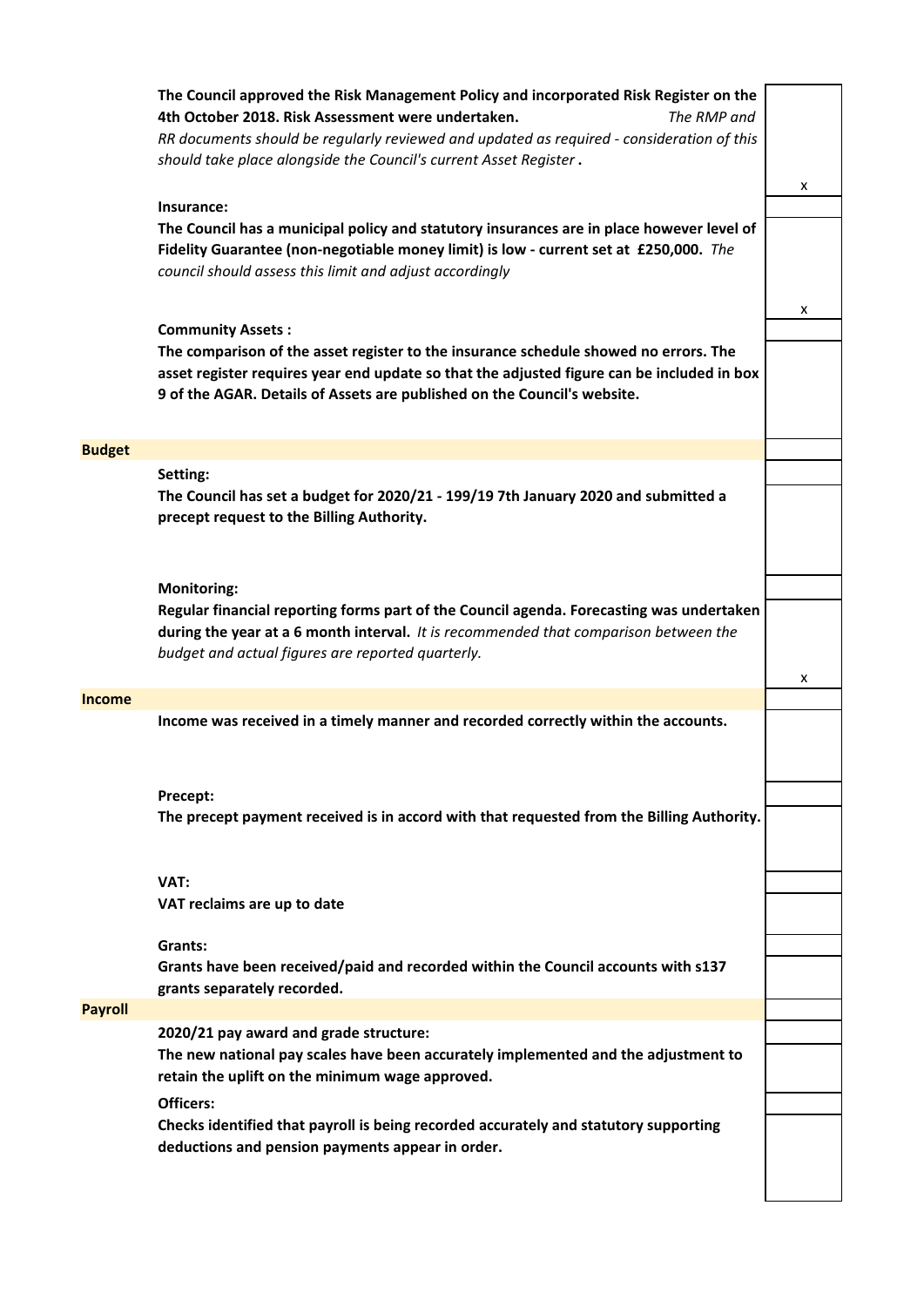| <b>Bank Reconciliations</b>                                                                                                                                                                                                                                                                                                                                                                                 |   |  |  |
|-------------------------------------------------------------------------------------------------------------------------------------------------------------------------------------------------------------------------------------------------------------------------------------------------------------------------------------------------------------------------------------------------------------|---|--|--|
| Bank Reconciliations are regularly undertaken and are reviewed and approved by<br>Members when reported to Council.                                                                                                                                                                                                                                                                                         |   |  |  |
| <b>Electors Rights</b>                                                                                                                                                                                                                                                                                                                                                                                      |   |  |  |
| The Council has met its obligations under the Accounts and Audit Regulations in respect<br>of the availability of the accounts for public inspection and for the publication of the<br>audited accounts and auditor's report.                                                                                                                                                                               |   |  |  |
| <b>Comments on other matters</b>                                                                                                                                                                                                                                                                                                                                                                            |   |  |  |
| The Council has met its requirements in complying with both the General Data Protection<br>Regulations (GDPR) with a publish Privacy Policy and also with recommended practices<br>on Accessibility. The clerk is identified as the GDPR officer.                                                                                                                                                           |   |  |  |
| The Information Commissioners Office sets out guidance relating to the publication of<br>documents. This states that any papers mentioned within the Agenda form part of the<br>Agenda and should be published. The council should consider if it is meeting its<br>publication requirements. For quidance please go to https://ico.org.uk/media/for-<br>organisations/documents/1156/minutesandagendas.pdf |   |  |  |
|                                                                                                                                                                                                                                                                                                                                                                                                             | x |  |  |